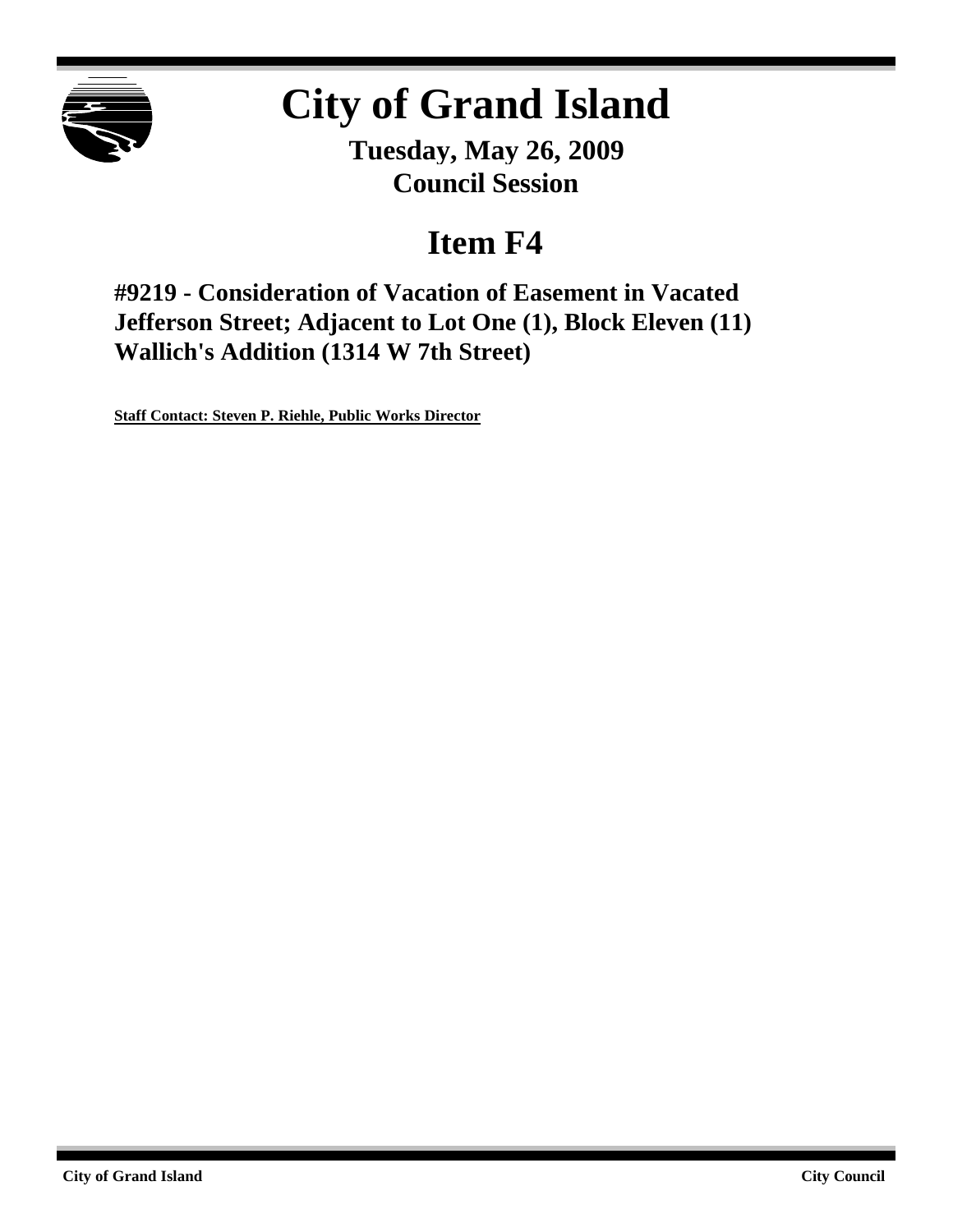## **Council Agenda Memo**

| From:           | Steven P. Riehle, Public Works Director                                                                                                                      |
|-----------------|--------------------------------------------------------------------------------------------------------------------------------------------------------------|
| <b>Meeting:</b> | May 26, 2009                                                                                                                                                 |
| Subject:        | Consideration of Vacation of Easement in Vacated<br>Jefferson Street; Adjacent to Lot One (1), Block Eleven<br>(11) Wallich's Addition (1314 W $7th$ Street) |
| Item $\#$ 's:   | $F-4$                                                                                                                                                        |
| $Presenter(s):$ | Steven P. Riehle, Public Works Director                                                                                                                      |

## **Background**

Council action is required for vacation of a public utility easement through the passing of an Ordinance. Grand Island Public Schools has requested the vacation of the public utility easement due to pending construction of a new annex addition to Jefferson Elementary on this recently purchased property.

#### **Discussion**

The existing utility easement to be vacated is currently used for power supply to the school crossing signal. The power supply is being relocated at school expense. A new public utility easement will be dedicated at tonight's meeting with a memo prepared by the Utilities Department.

## **Alternatives**

It appears that the Council has the following alternatives concerning the issue at hand. The Council may:

- 1. Move to approve
- 2. Refer the issue to a Committee
- 3. Postpone the issue to future date
- 4. Take no action on the issue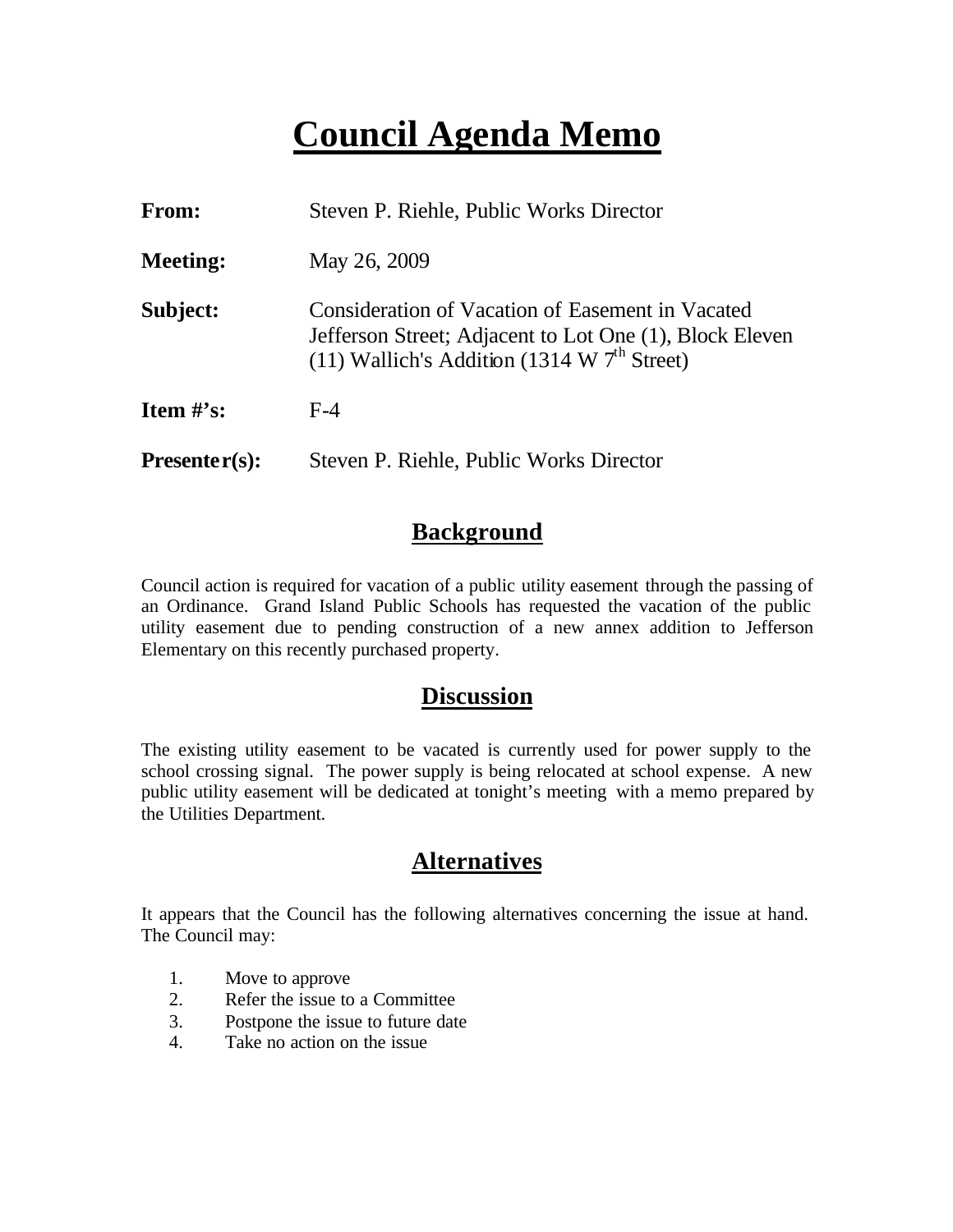### **Recommendation**

City Administration recommends that the Council approve the vacation of the public utility easement in vacated Jefferson Street; adjacent to Lot One (1), Block Eleven (11) Wallich's Addition to Grand Island, Hall County, Nebraska.

#### **Sample Motion**

Motion to approve the vacation of the public utility easement in vacated Jefferson Street; adjacent to Lot One (1), Block Eleven (11) Wallich's Addition to Grand Island, Hall County, Nebraska.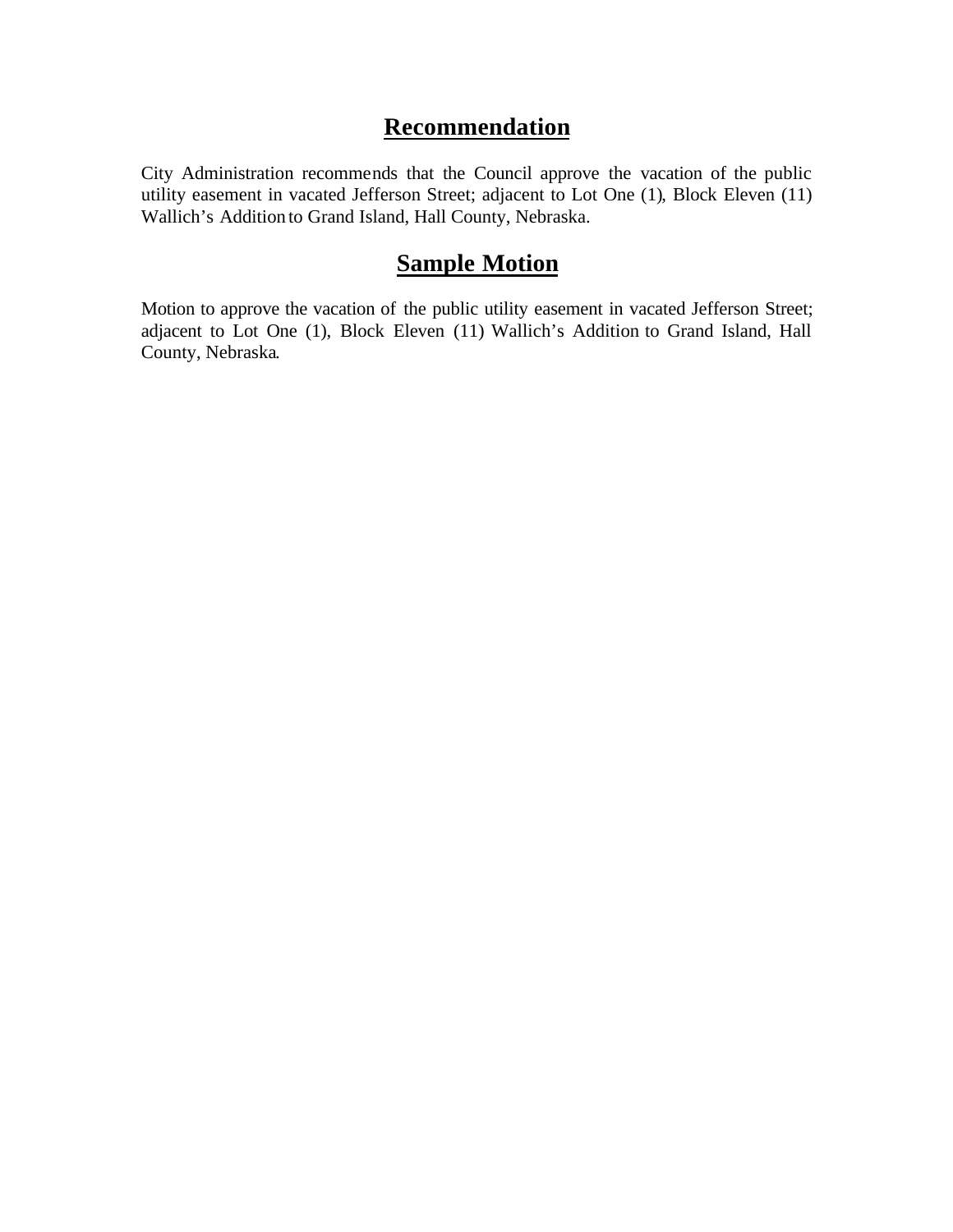#### ORDINANCE NO. 9219

An ordinance to vacate the public utility easement in vacated Jefferson Street; adjacent to Lot One (1), Block Eleven (11) Wallich's Addition to Grand Island, Hall County, Nebraska and to provide for filing this ordinance in the office of the Register of Deeds of Hall County; to repeal any ordinance or parts of ordinances in conflict herewith; and to provide for publication and the effective date of this ordinance.

BE IT ORDAINED BY THE MAYOR AND COUNCIL OF THE CITY OF

#### GRAND ISLAND, NEBRASKA:

SECTION 1. That the public utility easement located in the west 16' of vacated Jefferson Street; more particularly described as follows:

BEGINNING AT THE NORTHEAST CORNER OF LOT ONE (1), BLOCK ELEVEN (11), WALLICHS ADDITION, THENCE EASTERLY ON THE SOUTH LINE OF  $8^{TH}$ STREET FOR A DISTANCE OF 16', THENCE SOUTHERLY ON A LINE 16' EAST OF AND PARALLEL TO THE EAST LINE OF SAID LOT ONE (1), BLOCK ELEVEN (11), WALLICHS ADDITION FOR A DISTANCE OF 132', THENCE WEST ON A LINE PERPENDICULAR TO THE EAST LINE OF SAID LOT ONE (1) FOR A DISTANCE OF 16' TO THE SOUTHEAST CORNER OF LOT ONE (1) BLOCK ELEVEN (11) WALLICHS ADDITION, THENCE NORTHERLY ON THE EAST LINE OF LOT ONE (1), BLOCK ELEVEN (11) WALLICHS ADDITION TO THE POINT OF BEGINNING

is hereby vacated. Such public utility easement to be vacated is shown and more particularly

described on Exhibit A attached hereto.

SECTION 2. The title to the property vacated by Section 1 of this Ordinance

shall revert to that part of vacated Jefferson Street upon which it is situated.

SECTION 3. This Ordinance is directed to be filed in the office of the Register of

Deeds of Hall County, Nebraska.